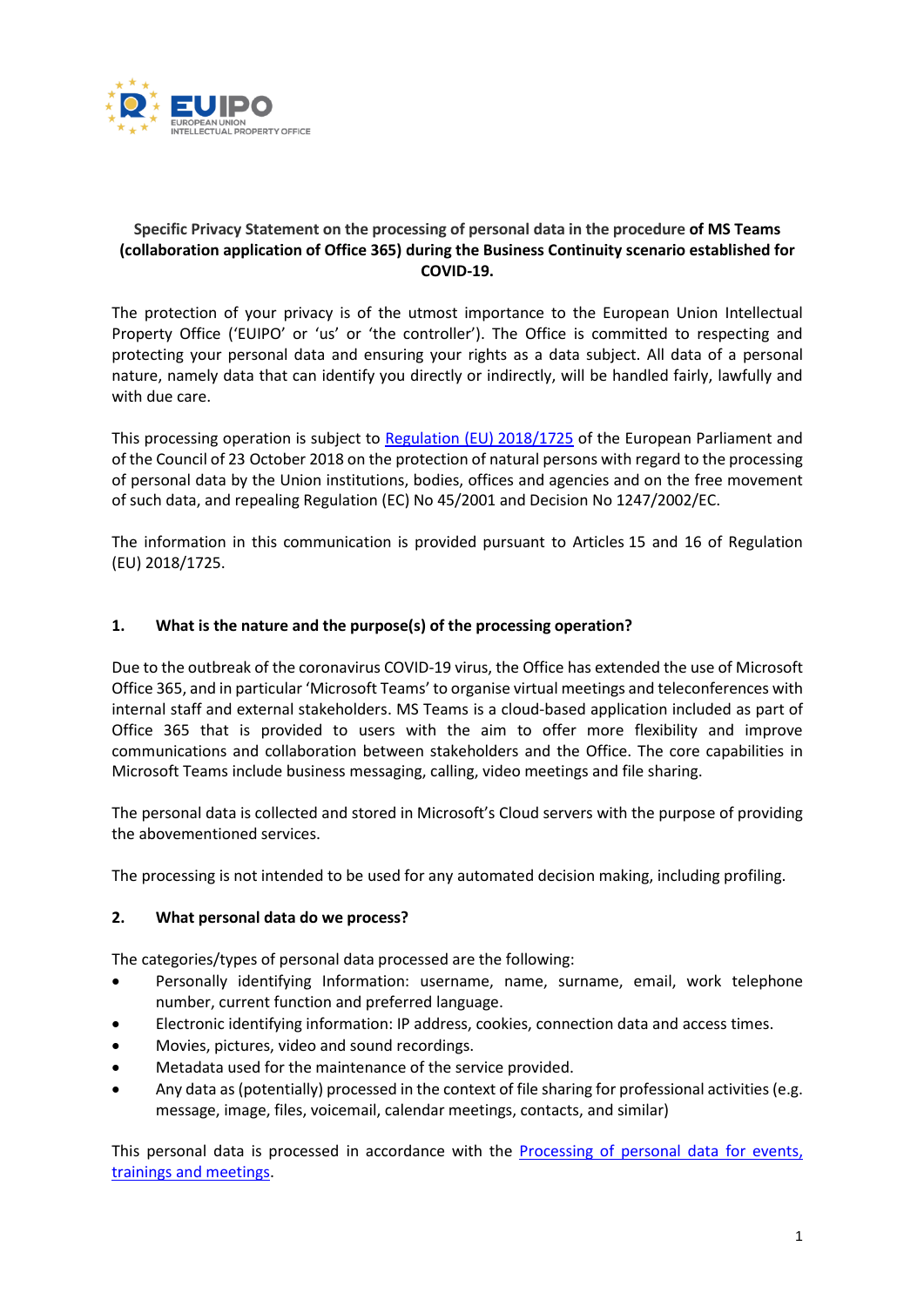



# **3. Who is responsible for processing the data?**

The processing of personal data is carried out under the responsibility of the Director of the Digital Transformation Department (DTD), acting as delegated EUIPO data controller. However, DTD acts as processor when the use of the application MS TEAMS is requested by other Department/Service of EUIPO. In this situation, the requesting Department/Service will act as controller.

Personal data is processed by DTD's external service provider, such as Microsoft, for the following activities:

- Provisioning end-user support and troubleshooting for Office365 applications and features related to conducting virtual meetings and teleconferences
- Track changes to users and groups
- Management of content uploaded to MS Teams, including data retention policies
- Manage MS Teams settings
- Support, operate, and maintain the Online Services.

In you wish to see more information regarding the processing of personal data by Microsoft, please access their [Microsoft Privacy Statement.](https://privacy.microsoft.com/en-us/privacystatement)

## **4. Who has access to your personal data and to whom is it disclosed?**

The personal data is disclosed, under the need to know basis, to the following recipients:

- EUIPO staff members and EUIPO externals users included in the MS Team that is used for the exchange of information;
- DTD, Microsoft and DTD's external service provider involved in the data processing necessary to provide the service.

Personal data is stored in the EU according to the application configuration implemented by EUIPO.

The data is not used for any other purposes nor disclosed to any other recipient.

# **5. How do we protect and safeguard your information?**

We implement appropriate technical and organisational measures to safeguard and protect your personal data from accidental or unlawful destruction, loss, alteration, unauthorised disclosure, or access.

MS Teams has been configured to preserve the confidentiality of the information you exchange by implementing encryption during all communications and in storage, and anonymous access is not authorized. Any information you add to a group in MS Teams, be it via chat, video conference or file sharing, will be available only to the specific users and groups indicated in question 4. "Who has access to your personal data and to whom it is disclosed".

Microsoft data centres are certified in several security standards, most notably ISO 27001, SOC 1 and SOC 2, NIST Cybersecurity Framework (CSF), ISO 27017 and ISO 27018 Code of Practice for Protecting Personal Data in the Cloud.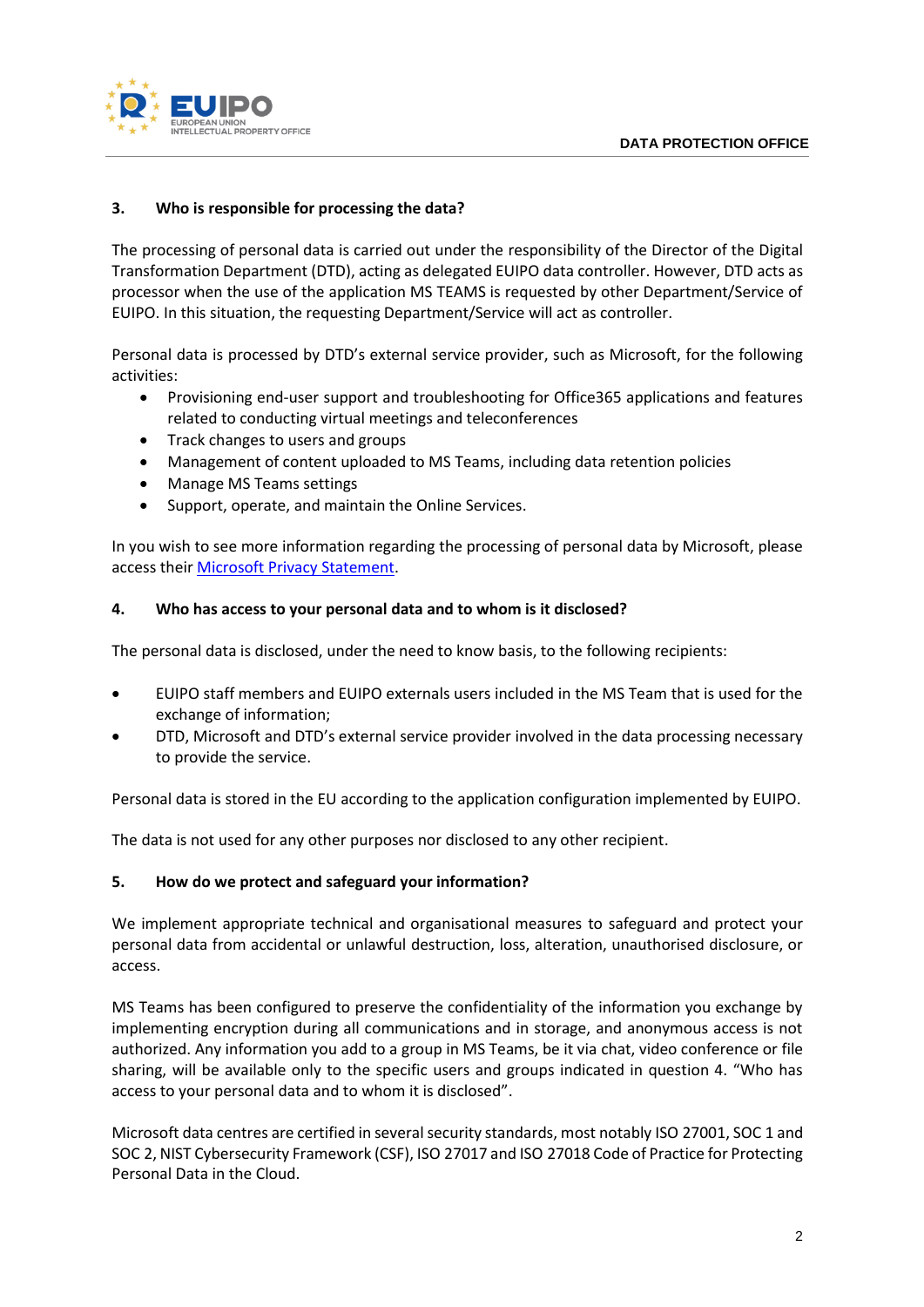

Microsoft has implemented several safeguards to ensure the availability of the information. As a minimum, data is replicated between two data centres within the same region, has redundancy controls and implements backups that are encrypted before being transmitted and stored.

Data centres have physical and logical security monitoring measures, such as:

- video surveillance of the perimeter;
- seismic and environmental monitoring at the buildings;
- monitoring of security threats, such as worms, denial of service attacks, unauthorised access, or any type of unlawful activity.

Microsoft has implemented a list of over 700 safeguards in Microsoft's systems, servers, and data centres. This includes safeguards against accidental or unlawful destruction, loss, unauthorised access, use, modification or disclosure. These internal controls are audited on a yearly basis, if required, audit information can be provided under a Non-Disclosure Agreement (NDA). Information is encrypted while at rest and in transit.

As mentioned above, Personal data is stored in the EU according to the application configuration implemented by EUIPO, however it may be made available to subcontractors in other countries, depending on the requirements for maintenance, support or operation of online services, and the availability of this expertise.

Nevertheless, if access is granted, it is always temporarily and only to the data required for the specific maintenance, support or operation procedure being carried out. The following safeguards are implemented.

- In all transfers to third countries, Microsoft uses EU Standard contract clauses for the transfer with its subprocessors.
- Microsoft requires sub processors to join the Microsoft Supplier Security and [Privacy](https://www.microsoft.com/en-us/procurement/sspa?activetab=pivot%3aprimaryr3)  [Assurance Program.](https://www.microsoft.com/en-us/procurement/sspa?activetab=pivot%3aprimaryr3) This program is designed to standardise and strengthen data handling practices, and to ensure supplier business processes and systems are consistent with those of Microsoft.

#### **6. How can you obtain access to information concerning you and, if necessary, rectify it? How can you receive your data? How can you request that your personal data be erased, or restriction or object to its processing?**

You have the right to access, rectify, erase, and receive your personal data, as well as to restrict and object to the processing of your data, in accordance with Articles 17 to 24 of Regulation (EU) 2018/1725.

If you would like to exercise any of these rights, please send a written request explicitly specifying your query to the delegated data controller, Director of the Digital Transformation Department.